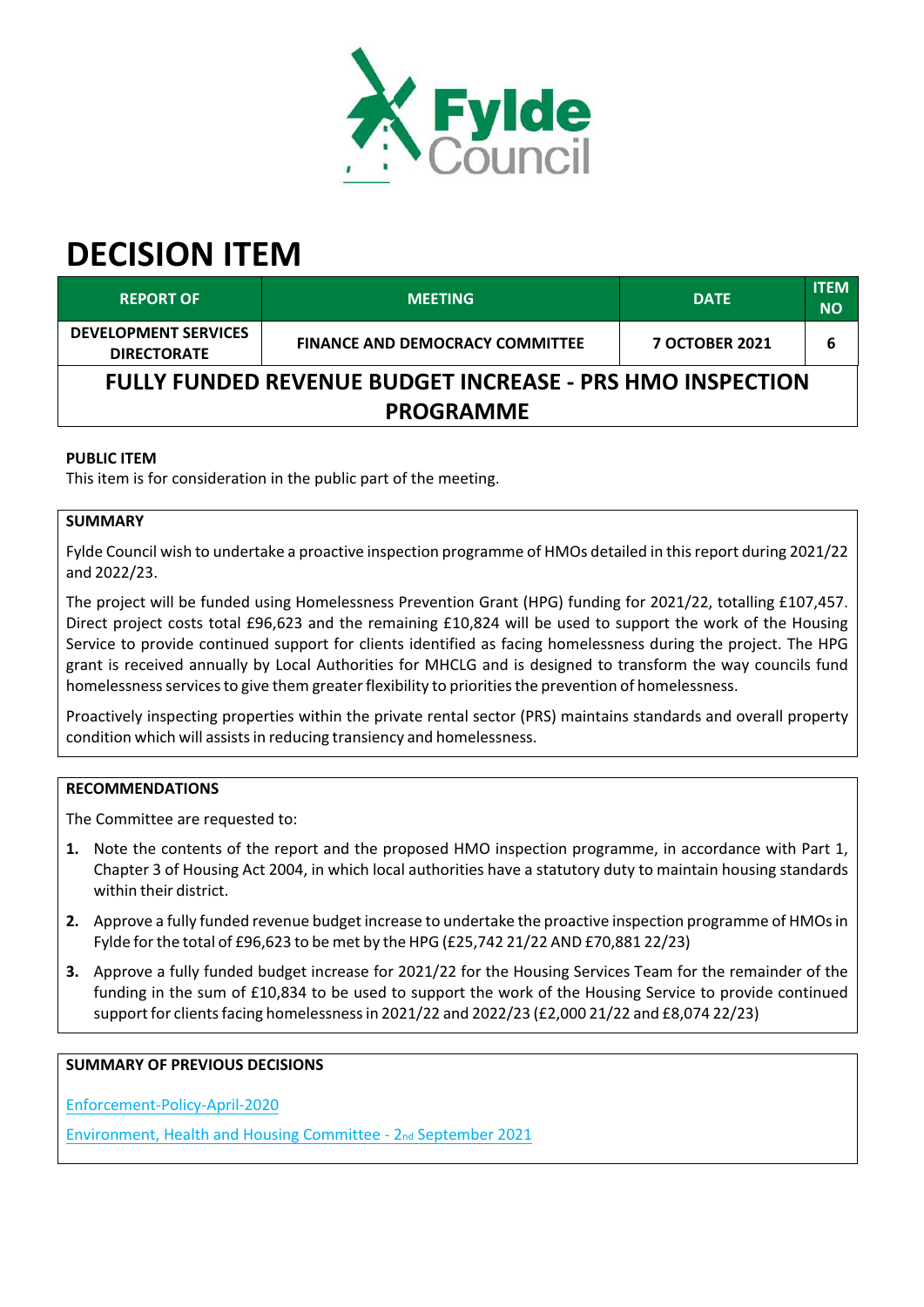| <b>CORPORATE PRIORITIES</b>                                |  |  |
|------------------------------------------------------------|--|--|
| Economy – To create a vibrant and healthy economy          |  |  |
| Environment - To deliver services customers expect         |  |  |
| Efficiency $-$ By spending money in the most efficient way |  |  |
| Tourism – To create a great place to live and visit        |  |  |

# **FYLDE COUNCIL HOUSING SERVICES PRIVATE RENTAL SECTOR**

## BACKGROUND

- 1. Within Fylde there is a growing number of HMOs. The main area for HMOs is the centre of St Annes where there is a higher concentration here than anywhere else within the Fylde Borough.
- 2. A Licensed HMO falls under Part 2 of the Housing Act 2004 and is a property for which there must be in place a mandatory license, renewed every 5 years, it isrented to 5 or more people who form more than 1 household with shared facilities. It is estimated that the majority of HMOs within Fylde do not currently require a license, this is due to HMOs having less than five people living within the property.

## PROACTIVE PROGRAMME OF HMO INSPECTION

- 3. The Housing Service are proposing to embark on a project to proactively inspect HMO's. The proposal isfor a separate project to run alongside existing reactive work. The project will last for a period of 2.5 years and will be reviewed at the end of two yearsin March 2024. Appendix 1 provides a flowchart detailing the inspection progr amme.
	- Week 1 Decide on the area for door to door and send letters/emails to LL, agents, and attending agencies.
	- Week 2 Door to door, establish their residential status and need for HHSRS survey and fire safety interventions.
	- Week 3 Send sections 239s to properties that were highlighted as needing further intervention for week 4 inspections.
	- Week 4 Conduct HHSRS inspections.
	- Week 5 All notices must be finalised and served, multi-agency meeting.
- 4. Clarification was requested at Environment Health and Housing Committee on the 2<sub>nd</sub> September on what was t ermed the computer database. It was explained that this is a new computer system 'Pentagull, ESB'' designed to increase efficiency of Officers, ease the burden of notice writing and keep all information on HMOs in one easily accessed and monitored system. Photographs, notes, and all evidence relating to each HMO inspected under the programme will be stored on a secured system (Appendix 2)
- 5. The cost of the computer system is £10,000 in year 1 which includes an annual maintenance fee of £5,000. A si milar system has been considered and the year 1 costs was £20,000 with an annual maintenance of £10,000. This system is in operation at Blackpool Council and is user friendly for the producing of Notices and providing data on the condition of the private sector stock.
- 6. When carrying out a Housing Health and Safety rating System inspection, Officers are looking for total of 29 h azards. These hazards are not always visible, damp is not always obvious, therefore equipment is required to enable officers to carry out their inspections in full. Damp meters, socket testers and volt readers, is an examp le of how equipment allows officers to make confident decisions when scoring the health and safety of tenants and properties during the HHSRS report.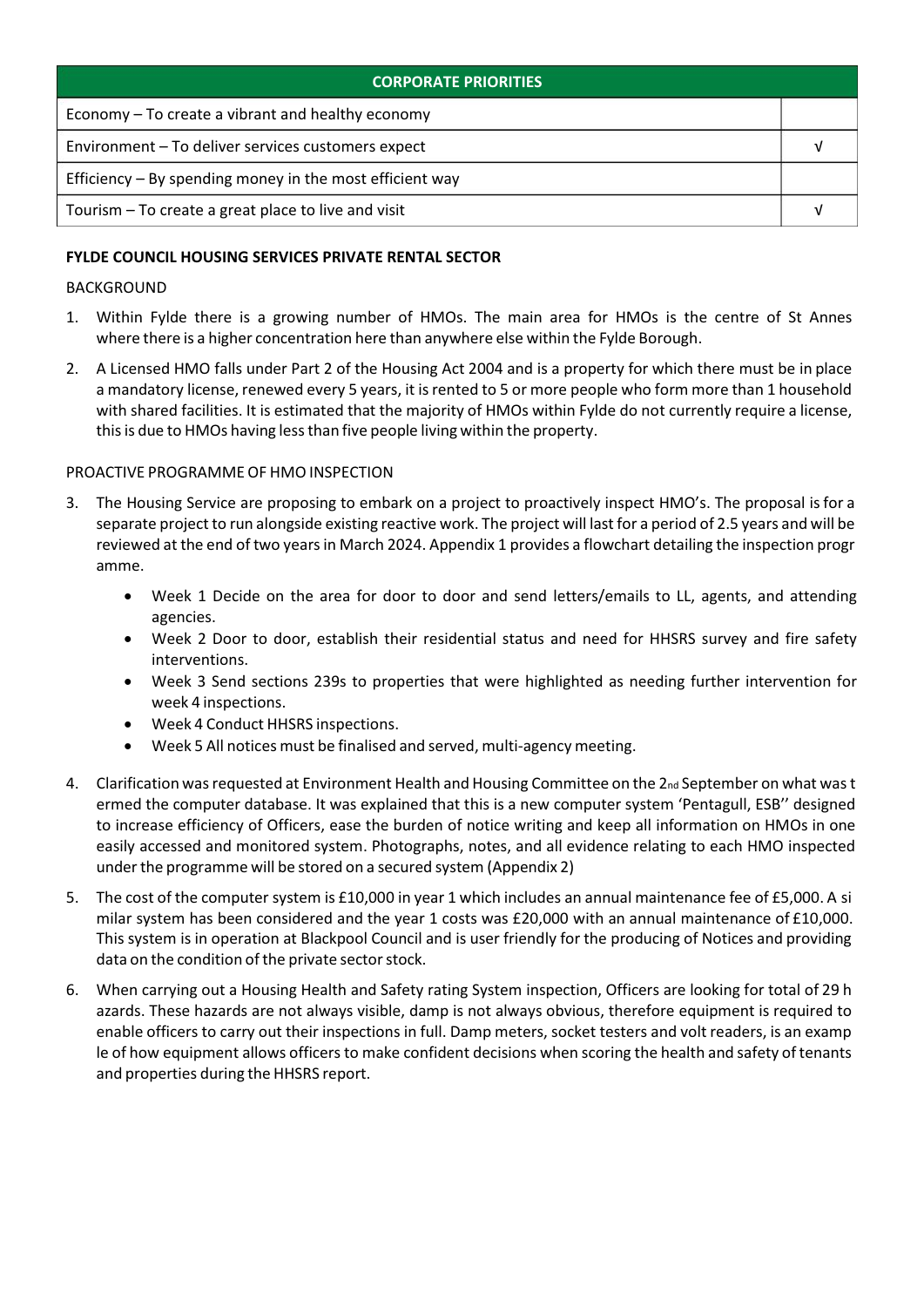# STAFFING RESOURCES

- 7. Clarification was requested at Environment Health and Housing Committee on the new posts to be creat ed to support the Project and provide essential services to the inspection programme.
- 8. **The first post, a Housing Services Technical Assistant**, will provide support to Technical Officers undertaking i nspections and serving Notices related to property disrepair. This post will be for 18 months starting in the Autu mn of 2021.
- 9. The post will assist with the HMO programme and daily reactive work providing refile to officers. The assistant will be required to:
	- Take part in essential training regarding PRS housing including understanding HMOs.
	- Respond both directly and indirectly to tenant and landlord queries regarding the operation of the programme and reactive work.
	- Keep and update spreadsheets on the progress of the programme.
	- Plan the route and provide a list of where isto be inspected in week 4 to officers.
	- Log and provide officers with equipment and calibrate equipment as required.
	- Write, print and post all correspondence to be sent to landlords, agents and tenants throughout the programme.
	- Be the second person on inspections to cover absences in accordance with our risk assessment (this s only forsafety and will not involve carrying out inspections)
- 10. **The second post will be a Housing Services Officer,** who will attend inspections to provide advice and supp ort to vulnerable tenants who face homelessness, need tenancy support, advice on how to improve their heal th and well-being, to ensure their home is affordable, settled, and if they are facing difficulties know who to app roach for help.
- 11. The first post, Housing Services Technical Assistant, is currently at Job Evaluation Panel and the results are exp ected shortly. The costings in Table 1 for this post have been based on the role being a Scale 5 position (SCP range 12‐17).
- 12. The second post, Housing Services Officer, is an established position within the housing service and is graded at Scale 6 (SCP range 19‐22).

#### FINANCIAL RESOURCES

- 13. The project will be funded for 21/22 and 22/23. Future HPG monies received will be prioritised for this proje ct until the full inspection of 530 HMOs has been completed. The new posts Technical Assistant and Housing Services Officer are for 18 months and 12 months respectively. However, the posts will be extended if funding is available.
- 14. Table 1 overleaf details the project costings.
- 15. Clarification was requested at Environment Health and Housing Committee on the purpose of the Homeless Act Reduction initiatives budget in 21/22 £2,000 and 22/23 £8,834. This budget is used to support vulnerable clients into accommodation and includes rent bond, rent in advance, essential items, carpets, and white goods.

#### **CONCLUSION**

- 16. Note the contents of the report provides details on the proposed houses of multiple occupancy (HMO) inspection programme operated by the Housing Services private rentalsector(PRS) team which isin accordance with the Part 1 Chapter 3 of the Housing Act 2004 in which local authorities have a statutory duty to maintain housing standards within their district.
- 17. An HMO inspection programme is required to ensure properties within the PRS meet current standards in accor dance with the Housing Act and reduce transiency, support tenancies, and provide sustainable and quality housi ng in accordance with the Homelessness Reduction Act 2017.
- 18. Approve a fully funded revenue budget increase to undertake the proactive inspection programme of HM Os in Fylde for the total of £96,623 to be met by the HPG (£25,742 21/22 and £70,881 22/23)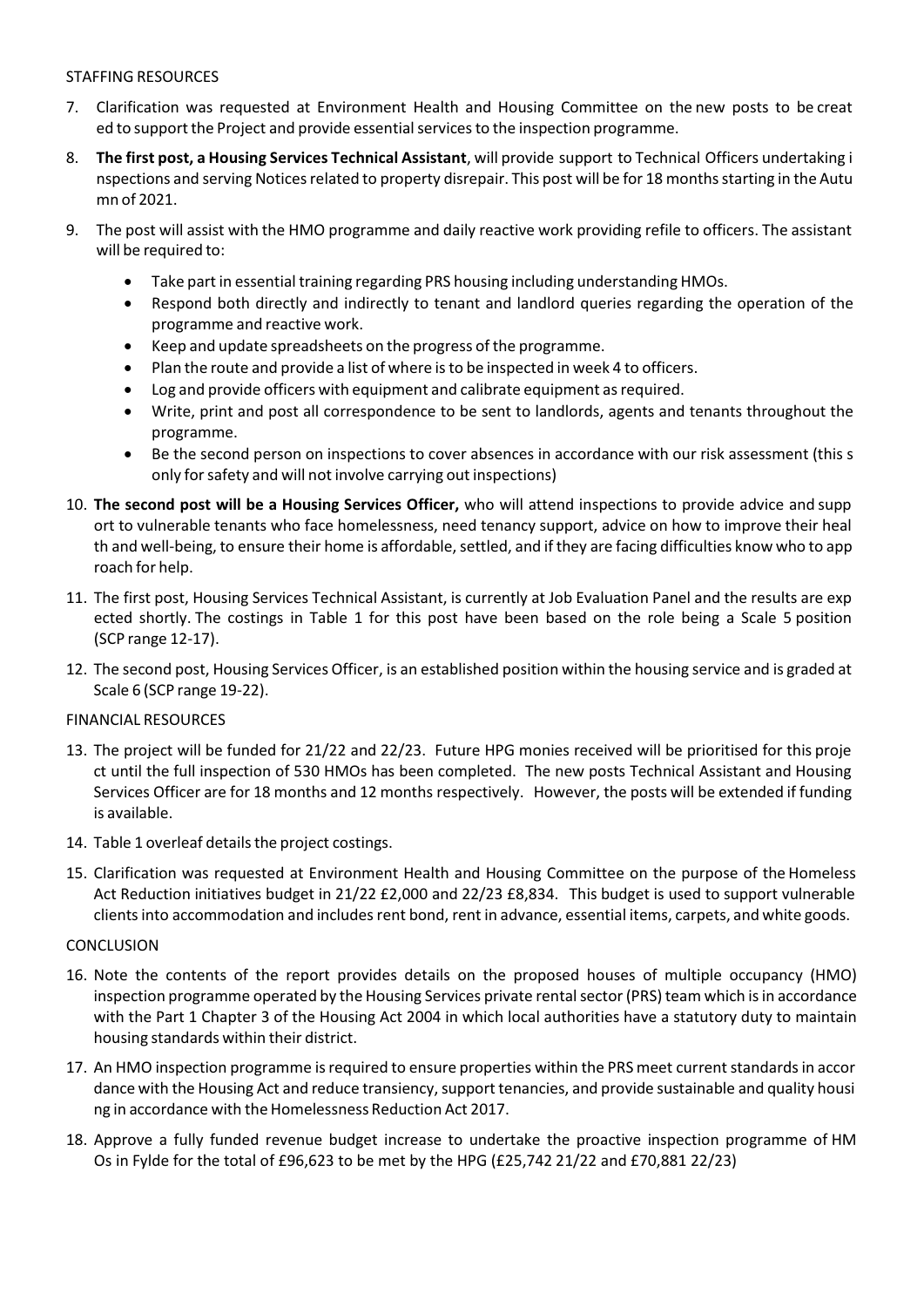19. Approve a fully funded budget increase for 2021/22 for the Housing Services Team for the remainder of the funding in the sum of £10,834 be used to support the work of the housing service to provide continued support for clients facing homelessness in 2021/22 and 22/23 (£2,000 21/22 and £8,074 22/23).

## **Table 1: Project Costings**

Note: Current funding available through the HPG for 21/22 will enable the project to run to April 2023. Future HPG funding will be prioritised to this project until all HMO's have been inspected.

| Equipment                                          | Cost     | 21/22   | 22/23   | <b>Total</b> |
|----------------------------------------------------|----------|---------|---------|--------------|
| <b>Technical</b><br>Officer (18<br>months)         |          | 15,190  | 31,251  | £79,282      |
| <b>Housing Servic</b><br>es Officer (12<br>Months) |          | 0.00    | 34,630  | £71,017      |
| Computer<br>system                                 |          | £10,000 | £5,000  | £15,000      |
| <b>Volt reader</b>                                 | £7.50x4  | £30     |         | £30          |
| <b>Socket Tester</b>                               | £7.50x4  | £30     |         | £30          |
| <b>CO Reader</b>                                   | £23.00x4 | £92     |         | £92          |
| <b>Damp Meter</b>                                  | £50.00x4 | £200    |         | £200         |
| Laser measurer                                     | £50.00x4 | £200    |         | £200         |
| <b>TOTAL FUNDING</b><br><b>REQUIRMENT</b>          |          | £25,742 | £70,881 | £96,623      |

| <b>IMPLICATIONS</b>                     |                                                                                                                                                                                                                                                                                                                                                                                          |  |
|-----------------------------------------|------------------------------------------------------------------------------------------------------------------------------------------------------------------------------------------------------------------------------------------------------------------------------------------------------------------------------------------------------------------------------------------|--|
| Finance                                 | This report requests a funding to the total sum of £96,623 detailed wi<br>thin the report, to support the work of the PRS HMO inspection progra<br>mme 2021-2023. £10,084 towards Homeless Reduction Act initiatives<br>. All funding is to be met from the HPG funding allocation for 2021/22.                                                                                          |  |
| Legal                                   | No implications.                                                                                                                                                                                                                                                                                                                                                                         |  |
| <b>Community Safety</b>                 | The programme is community based and is customer facing. Officers<br>will be approaching customers of Fylde at their homes and entering<br>properties. No home will be entered without prior notice by letter at<br>least 48 hours before the inspection date. The inspection programme<br>will tackle anti-social behaviour and as a result, be making<br>communities safer.            |  |
| Human Rights and Equalities             | No implications.                                                                                                                                                                                                                                                                                                                                                                         |  |
| Sustainability and Environmental Impact | No implications.                                                                                                                                                                                                                                                                                                                                                                         |  |
| Health & Safety and Risk Management     | Entering people's homes. Officers will be in groups of two, no officer is<br>to be left alone in a property. Covid-19 $-$ All those going to properties<br>will have been offered the vaccine, masks and gloves will be provided<br>and residents will be asked to confirm if they have been in contact wi<br>th anyone with Covid-19 or displaying symptoms within the last 5 day<br>s. |  |